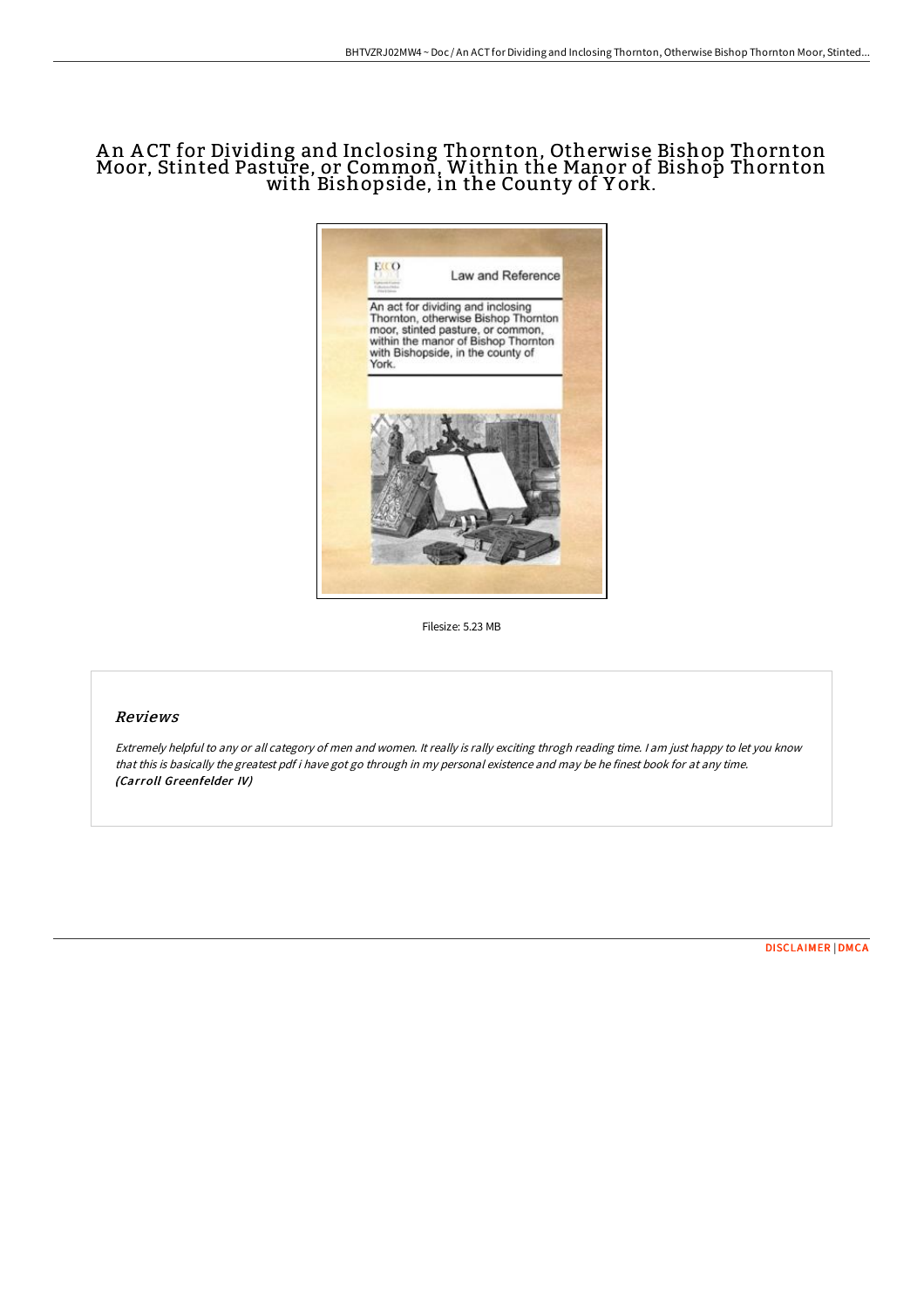### AN ACT FOR DIVIDING AND INCLOSING THORNTON, OTHERWISE BISHOP THORNTON MOOR, STINTED PASTURE, OR COMMON, WITHIN THE MANOR OF BISHOP THORNTON WITH BISHOPSIDE, IN THE COUNTY OF YORK.



Gale Ecco, Print Editions, 2010. PAP. Book Condition: New. New Book. Delivered from our UK warehouse in 3 to 5 business days. THIS BOOK IS PRINTED ON DEMAND. Established seller since 2000.

 $\blacksquare$ Read An ACT for Dividing and Inclosing Thornton, Otherwise Bishop Thornton Moor, Stinted Pasture, or Common, Within the Manor of Bishop Thornton with [Bishopside,](http://techno-pub.tech/an-act-for-dividing-and-inclosing-thornton-other.html) in the County of York. Online Download PDF An ACT for Dividing and Inclosing Thornton, Otherwise Bishop Thornton Moor, Stinted Pasture, or Common, Within the Manor of Bishop Thornton with [Bishopside,](http://techno-pub.tech/an-act-for-dividing-and-inclosing-thornton-other.html) in the County of York.